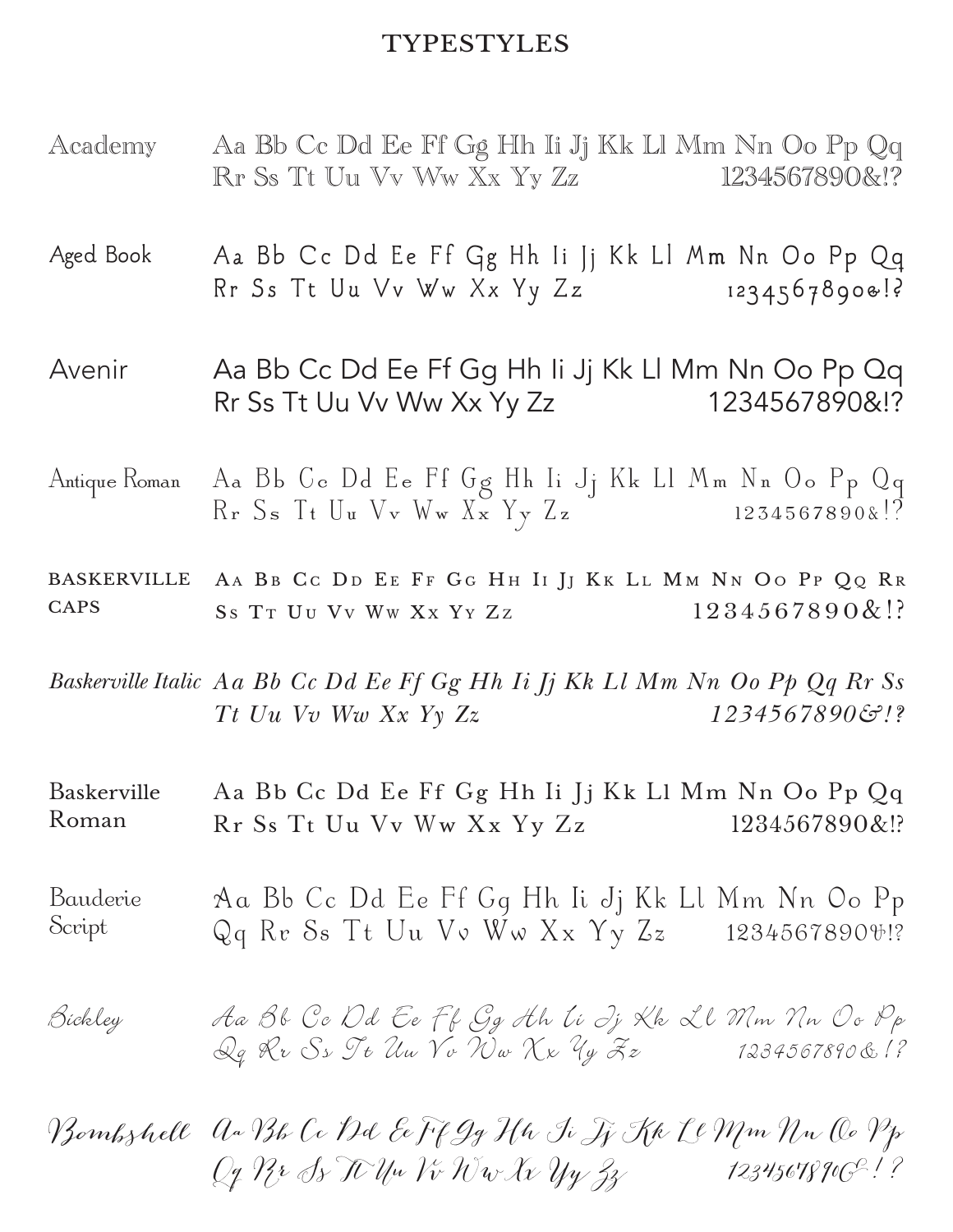## **TYPESTYLES**

| Canterbury Old              | Aa Bb Cc Dd Ee Ff Gg Hh Ii Jj Kk Ll Mm Nn Oo Pp Qq Rr<br>Ss It Uu Vv Ww Xx Yy Zz 1234567890&!?  |               |
|-----------------------------|-------------------------------------------------------------------------------------------------|---------------|
| Carolyna                    | Aa Bb Cc Dd Ee Ff Gg Flh Ii Jj Kk Ll Mm Nn Oo Pp Qq<br>Rr Ss Tt Uu Vv Ww Xx Yy Zy               |               |
| Carolyna<br>$\rho$ ro Black | Aa Bb Cc Dd Ee Ff Gg Flh Ii Jj Kk Ll Mm Nn Oo Pp<br>Qq Rz Ss Tt Uu Vv Wa Xx Yy Zz 12345678908!? |               |
| Century<br>Gothic           | Aa Bb Cc Dd Ee Ff Gg Hh Ii Jj Kk Ll Mm Nn Oo Pp<br>Qq Rr Ss Tt Uu Vv Ww Xx Yy Zz 1234567890&!?  |               |
| EQUATE                      | AA BB CC DD EE FF GG HH II JJ KK LL MM NN OO PP QQ<br>RR SS TT UU VV WW Xx YY Zz 1234567890&!?  |               |
| Freebooter                  |                                                                                                 |               |
| Good Wibes                  | Ga Bb Oc Dd Ee Ff Gg Hh Ji Jj Kk Ll Mm Nn Oo Pp<br>Qg Rr Ss Tt Uu Wv Ww Xx Yy Zz                | 1234567890&!? |
| Isabella                    | Ava Bb Co Dd Ee Ff Gg Alh Ti Ij Kk Ll Alm An Oo Pp<br>"Cg Rr Ss It Uw Vo Ww Xx Yy Zz            | 12345678908!? |
| Leaf                        | Aa Bb Cc Dd Ee Ff Gg Hh Ii Jj Kk Ll Mm Nn Oo Pp Qq<br>Rr Ss Tt Uu Vv Ww Xx Yy Zz                | 123456789081? |
| NAIVE<br>INLINE             | AA BB CC DD EE FF GG HH II JJ KK LL MM NN OO PP<br>QQ RR SS TT UU VV WW XX YY ZZ 1234567890&!?  |               |